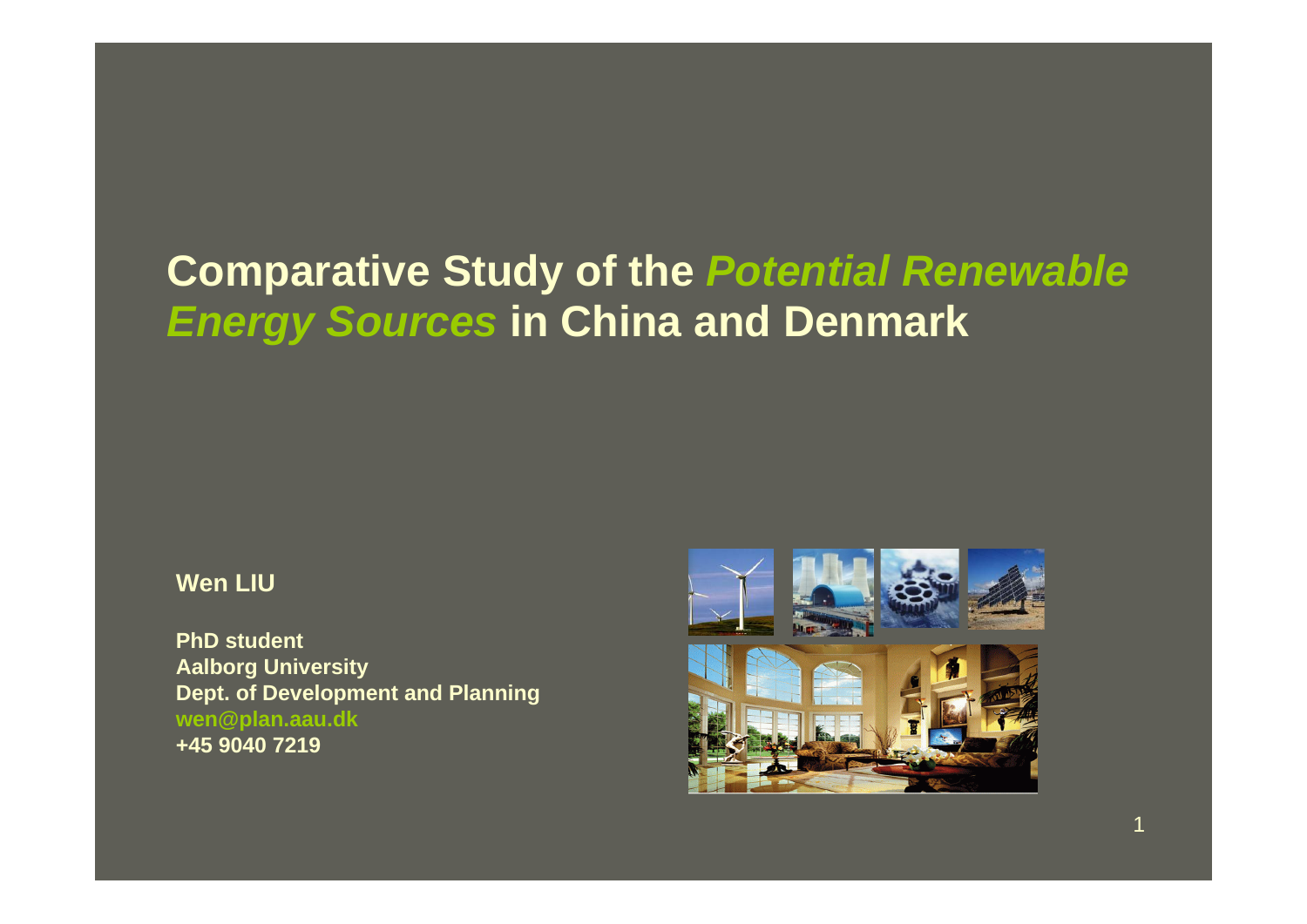## **Key Points**

- Why make comparisons
- How to make comparisons
- How about the results
- Suggestion and discussion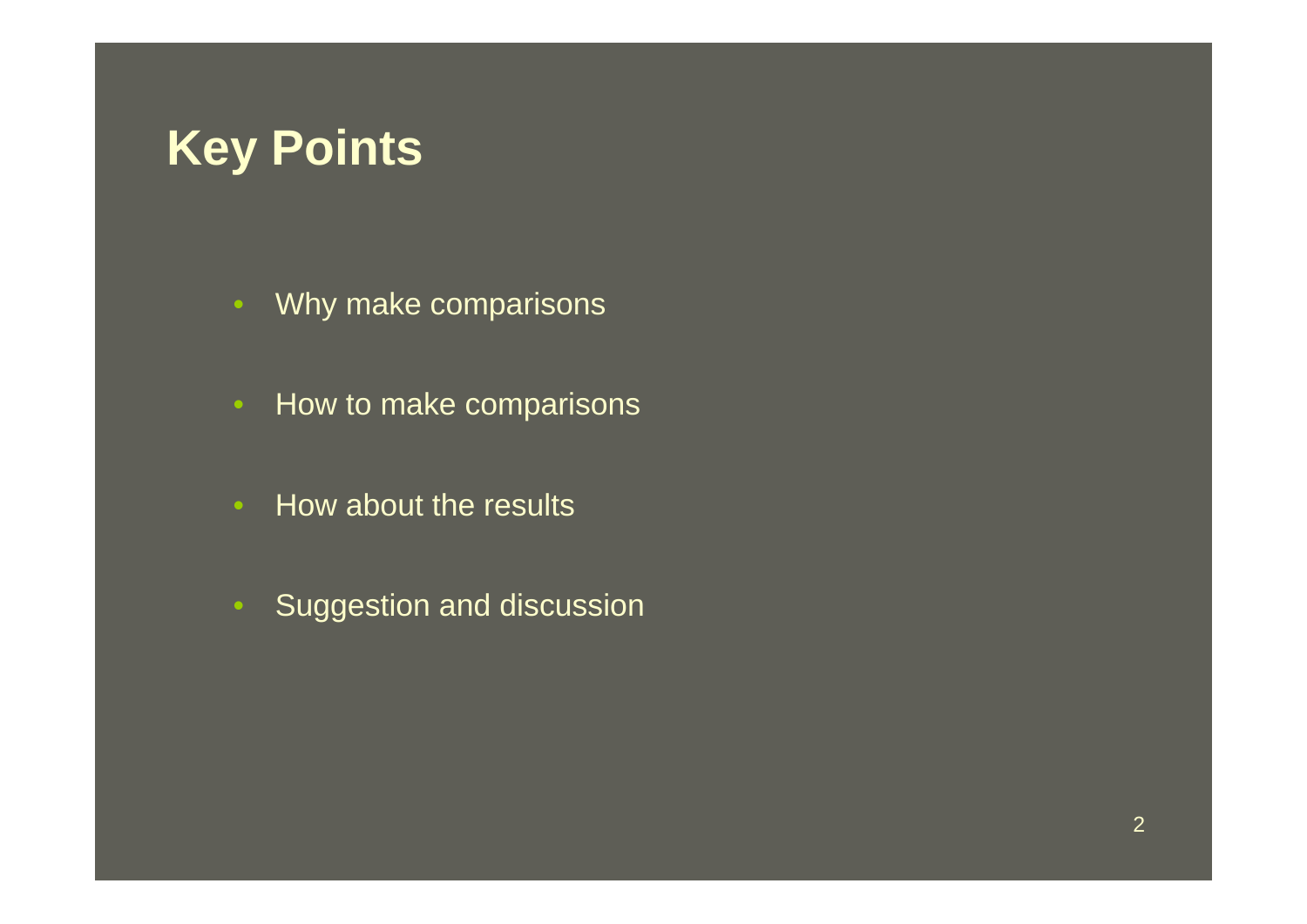#### **Introduction-why make such comparisons**

- Based on PhD project
- Beginning period: figure out what the problem is and where we are



- Coal- dominated energy structure
- Hydro power represented a significant share of renewable energy supply and it accounted about 7.1% of PES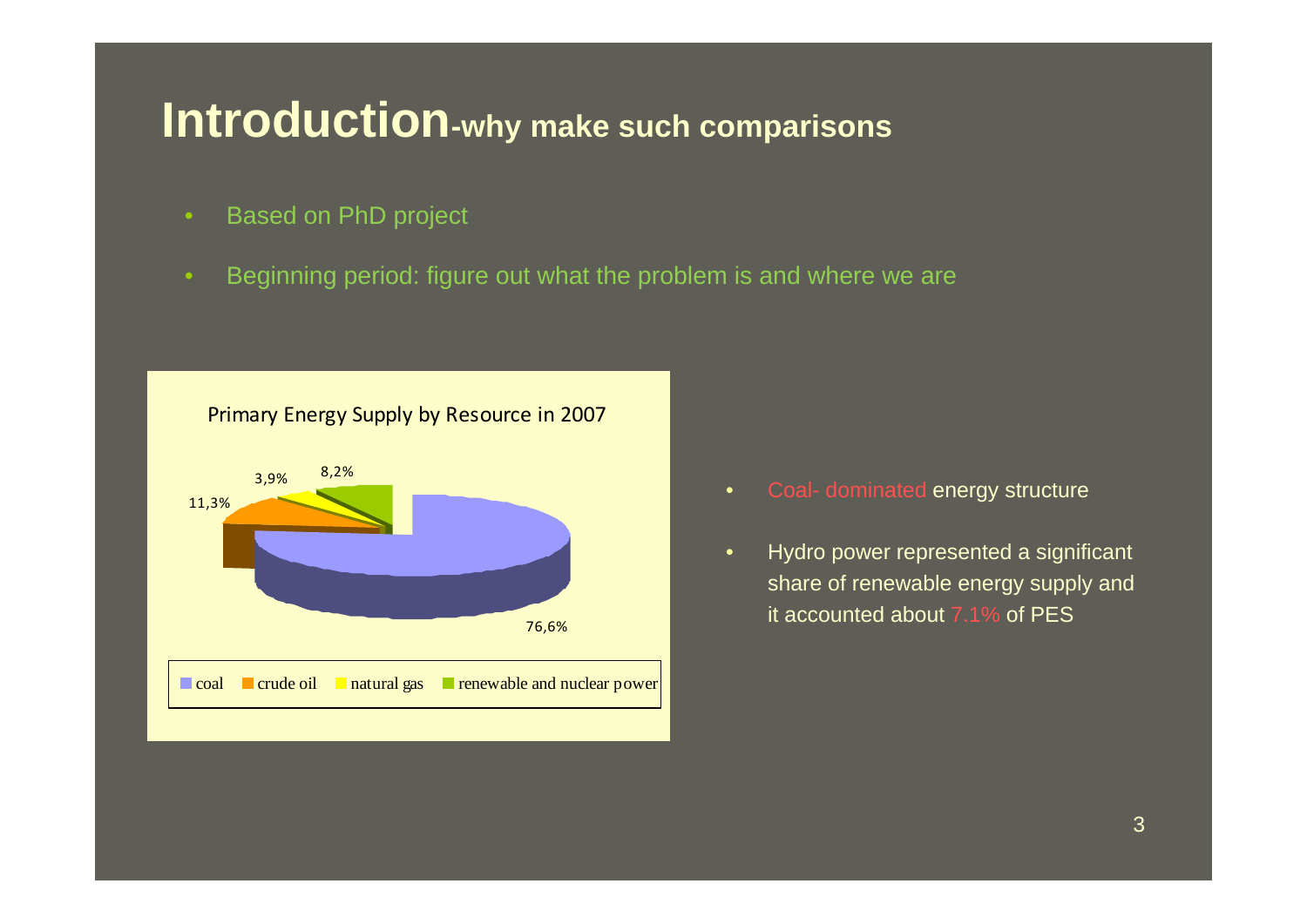### **Introduction**



- Energy intensity reducing 20% from the 2005 to 2008
- Energy demands will continue to grow driven by its highly energy intensive economy and strong GDP growth
- Share of RE has increased steadily, RE began to play a role in the energy structure
- Energy structure which dominated by coal has changed little

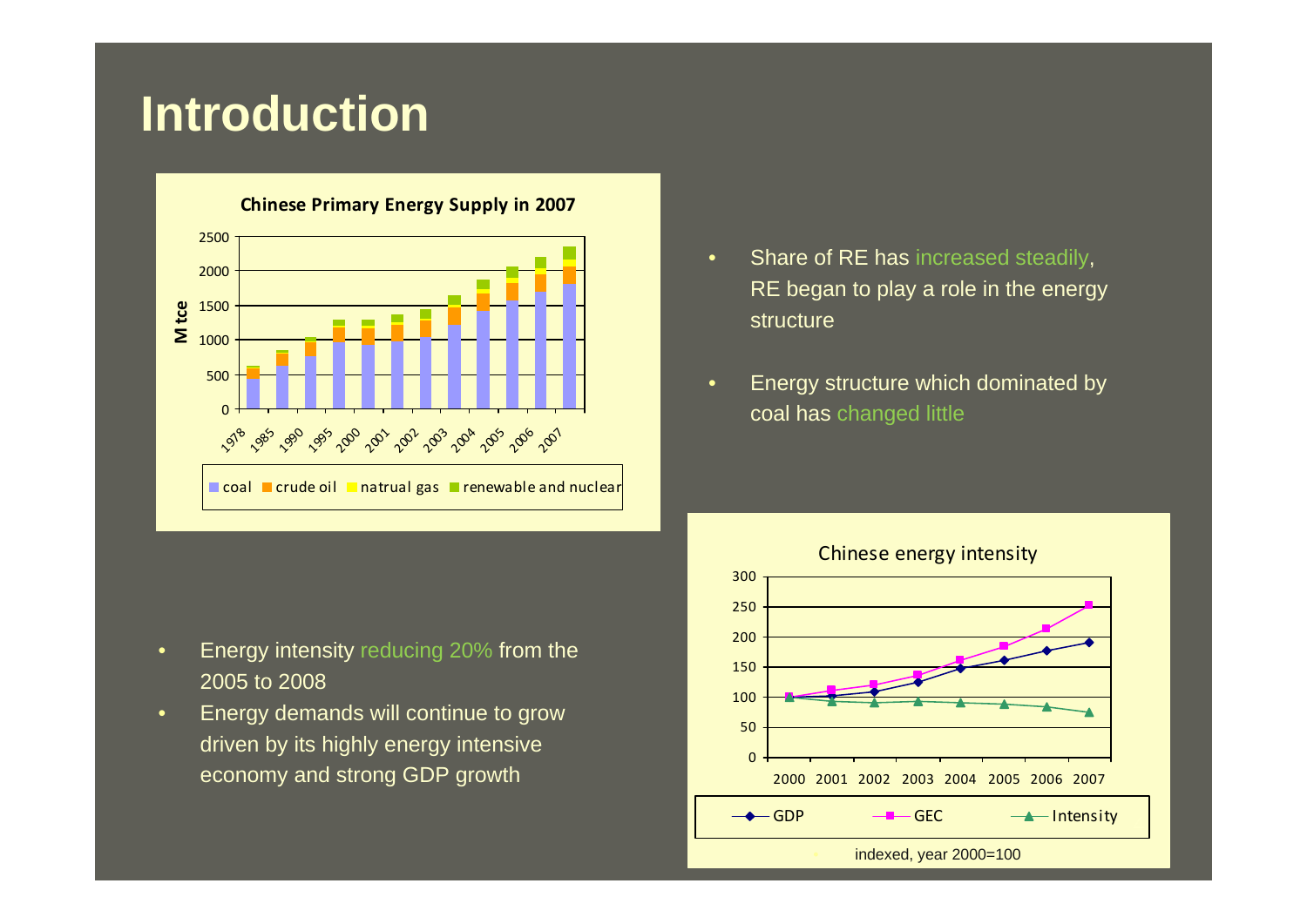## **How to make comparisons**



*Potential Renewable Energy Sources in China*

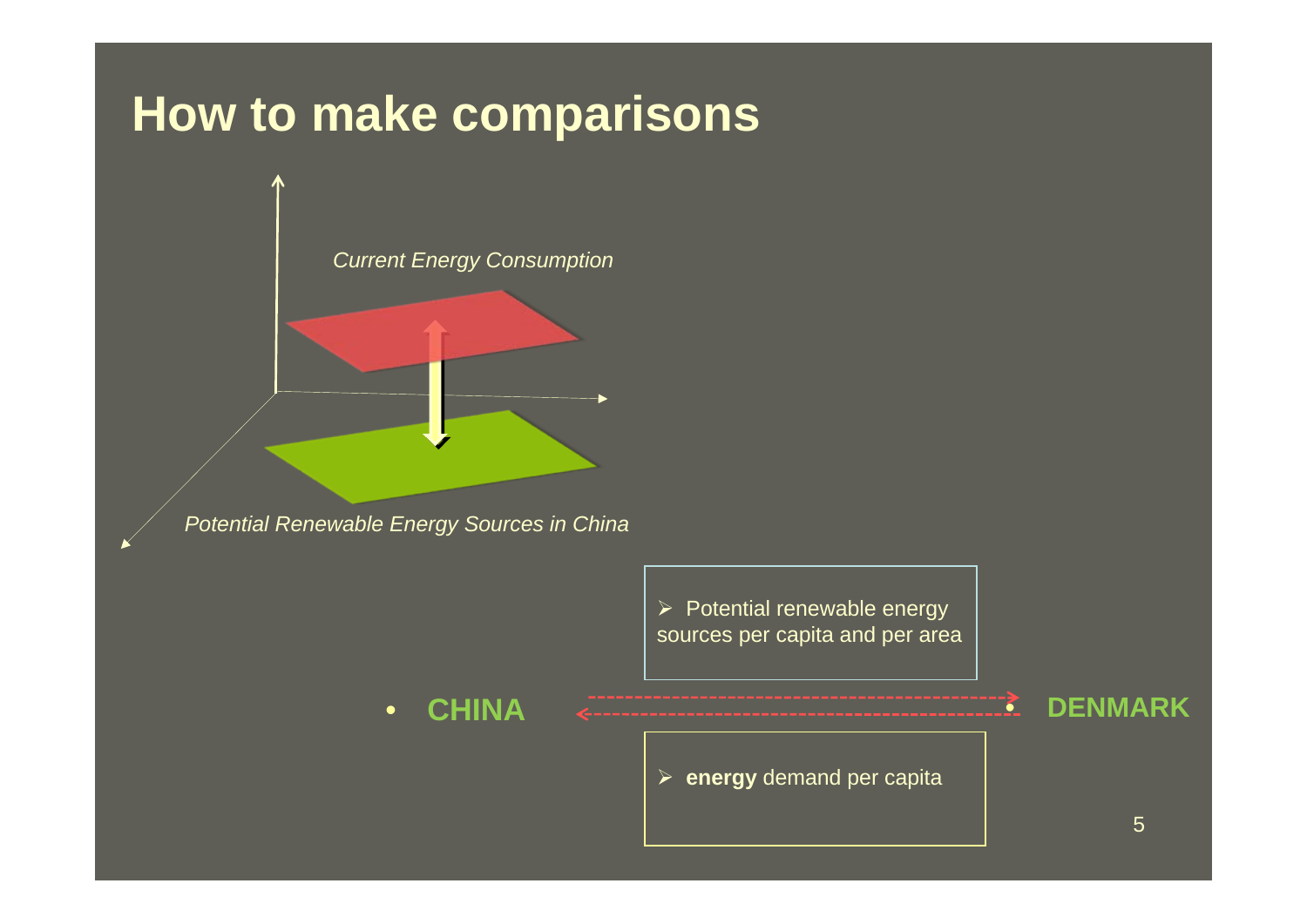#### **Results-** *China Potential Renewable Energy Sources Compared with Energy Consumption*

| <b>RENEWABEL ENERGY</b>   | <b>UNIT</b> | <b>POTENTIAL</b> |
|---------------------------|-------------|------------------|
| <b>SOURCES</b>            |             |                  |
| Wind (onshore)            | TWh/yr      | 2500-8000        |
| Wind (offshore)           |             |                  |
| <b>Photo Voltaic</b>      | TWh/yr      | 1300-6500        |
| <b>Tidal energy</b>       | TWh/yr      | >200             |
| Wave                      | TWh/yr      | >1500            |
| Hydro power               | TWh/yr      | 1760-3000        |
| <b>Total electricity</b>  | TWh/yr      | 7260-19200       |
|                           |             |                  |
| Solar thermal             | PJ/yr       | 6000-30000       |
| Geothermal                | PJ/yr       | >1000            |
| <b>Total heat</b>         | PJ/yr       | 7000-31000       |
|                           |             |                  |
| <b>Straw</b>              | PJ/yr       | 5561-6439        |
| Wood                      | PJ/yr       | 4332-5210        |
| Waste (combustible)       | PJ/yr       | 1171-3454        |
| <b>Biogas</b>             | PJ/yr       | 1259-2488        |
| Energy crops              | PJ/yr       | 3659-10479       |
| <b>Total biomass fuel</b> | PJ/yr       | 15981-28070      |

potential renewable energy sources compared with current energy consumption





• The same results appear in the comparison between the potential renewable energy sources of electricity and current electricity consumption.

Renewable energy sources of electricity compared with electricity consumption

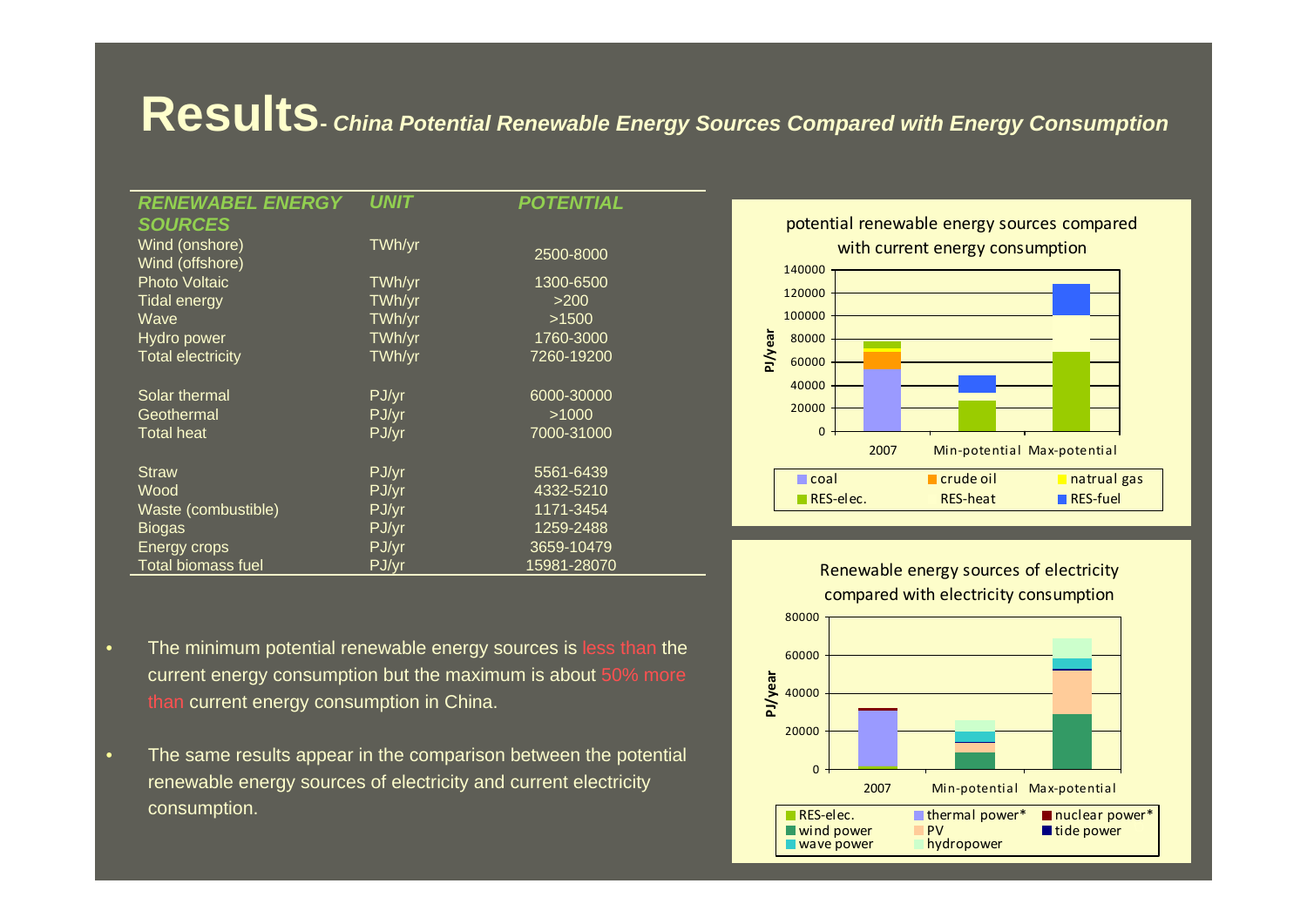#### **Results-** *Comparison of Potential Renewable Energy Sources in China and Denmark*



| Data for 2006                                                                                            | UNIT                                | <b>CHINA</b>                              | DENMARK                           |
|----------------------------------------------------------------------------------------------------------|-------------------------------------|-------------------------------------------|-----------------------------------|
| Area                                                                                                     | km <sup>2</sup>                     | 9598077                                   | 43098                             |
| Population                                                                                               | million                             | 1321.29                                   | 5.48                              |
| <b>Population density</b>                                                                                | person/km <sup>2</sup>              | 137                                       | 127                               |
| Renewable energy production<br><b>Biomass</b><br>Geothermal<br>Solar energy<br>Hydro power<br>Wind power | TJ<br>TJ<br>TJ<br><b>GWh</b><br>GWh | 9442809<br>11<br>142324<br>435786<br>3868 | 84302<br>491<br>435<br>23<br>6108 |
| Installed wind capacity                                                                                  | <b>MW</b>                           | 2593                                      | 3135                              |
| Installed wind capacity (2008)                                                                           | <b>MW</b>                           | 12210                                     | 3180                              |

Renewable energy <sup>s</sup> ources per capita



Renewable energy s ources per a rea



The totally amounts of potential renewable energy sources per capital and per area in Denmark are basically two times as many as in China.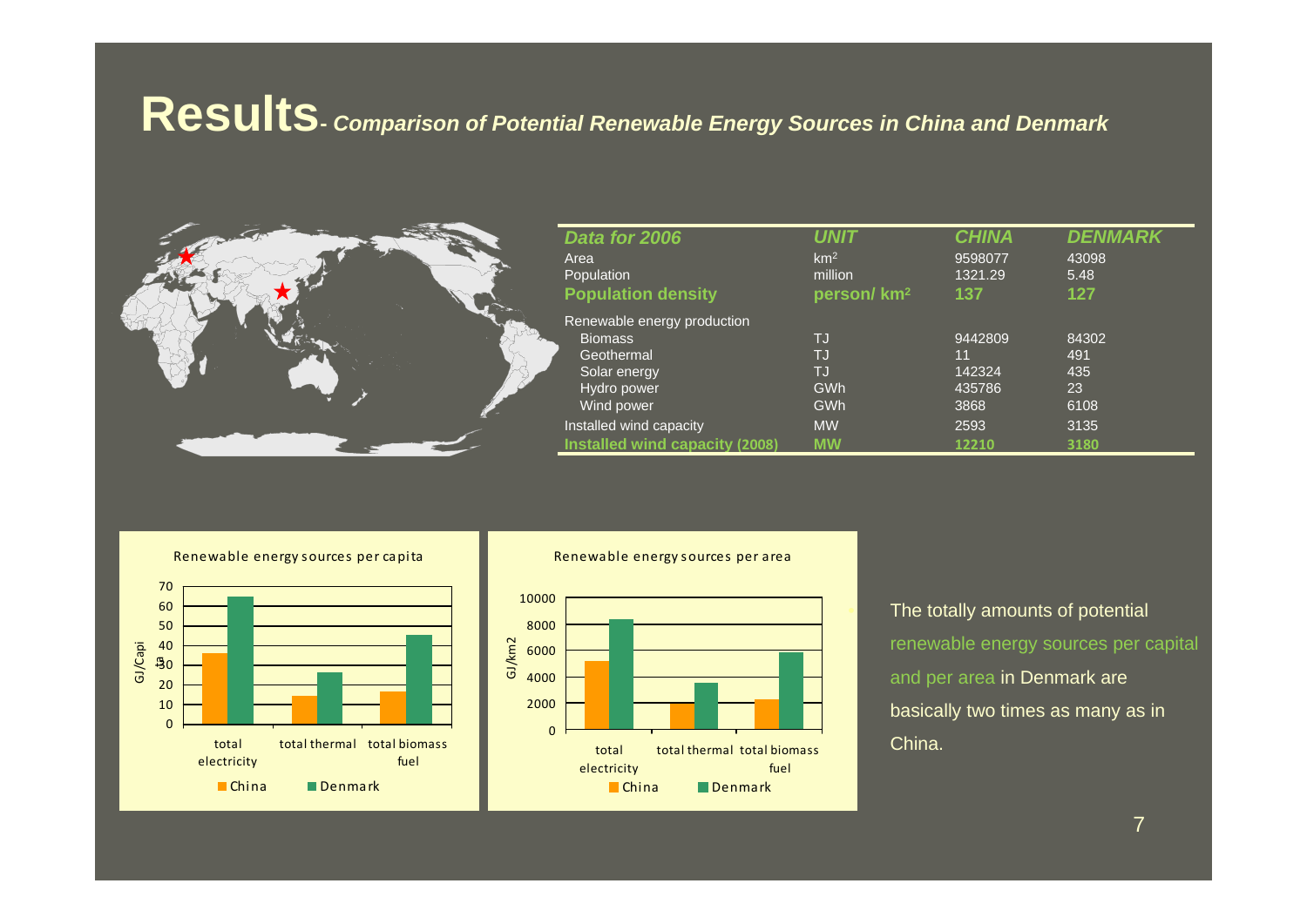#### **Results-** *Comparison of Energy Demand per capita in China and Denmark*



Electri ci ty and Heat demand per capita Electricity energy supply per capita Heat demand per capita China Denmark

• Energy supply and consumption per capita in China were both distinct less than in Denmark.

The electricity demand per capita in China was about one third in Denmark .Heat demand per capita in China was only about one tenth in **Denmark** 

- One GDP units in China cost more energy consumption than in Denmark. Gross energy consumption per GDP in China was about seven times as much as in Denmark
- the shares of renewable energy in energy consumption and supply of China were both lower than the shares in Denmark.



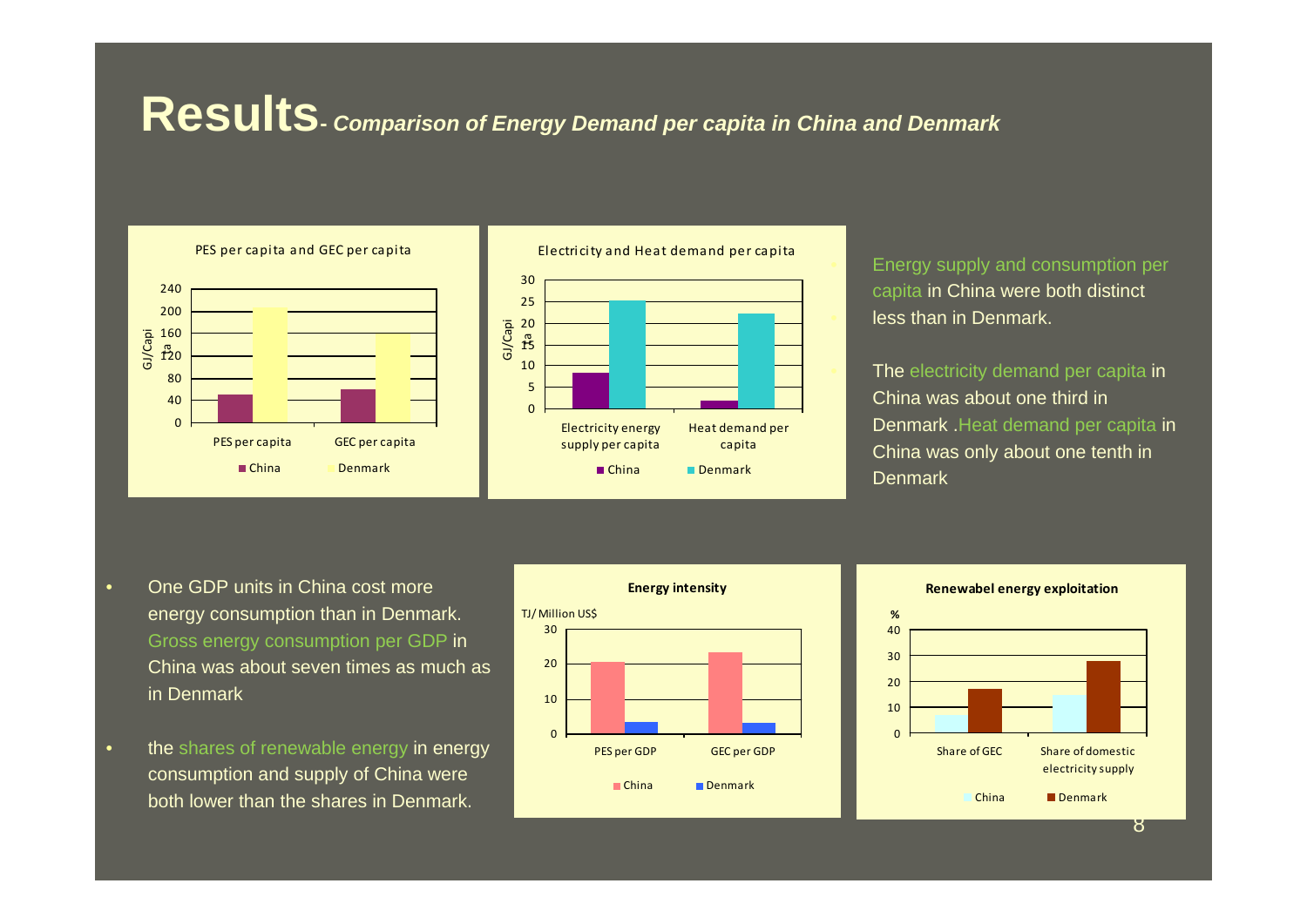## **Conclusions and Discussions**

It shows the possibility for renewable energy to afford future energy consumption in China in terms of domestic resources

• China's potential renewable energy sources per capita is about half of in Denmark meanwhile its energy demands per capita are about a quarter in Denmark **2**



• Due to the obvious distance in energy intensity, energy conservation is essential for China to implementing sustainable energy strategy in the future



• Putting forward a forward-looking issue about the perspective of renewable energy systems in China in the long term